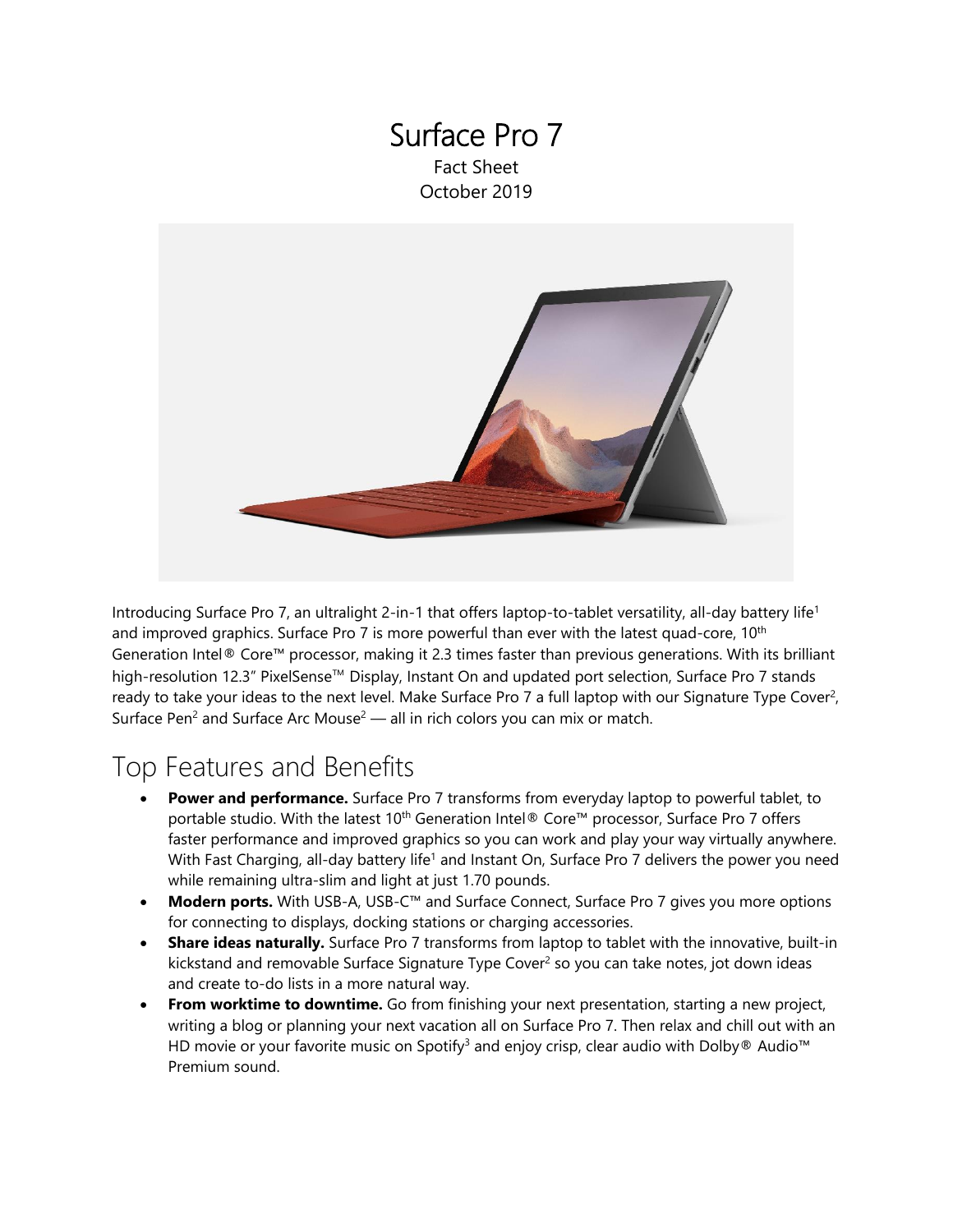# Technical Specifications

| Operating system | Windows 10 Home (Consumer)<br>Windows 10 Pro (Commercial)<br>Microsoft Office 30-day trial                                                                                       |
|------------------|----------------------------------------------------------------------------------------------------------------------------------------------------------------------------------|
| Exterior         | Dimensions: 11.5" x 7.9" x 0.33"                                                                                                                                                 |
|                  | 10th Generation Intel® Core™ i3 weight: 1.70 lbs (775 g)<br>10th Generation Intel® Core™ i5 weight: 1.70 lbs (776 g)<br>10th Generation Intel® Core™ i7 weight: 1.73 lbs (790 g) |
|                  | Mechanical features: Magnesium body, kickstand with full-friction multi-<br>position hinge to 165 degrees, magnetic attach for keyboard fold stability                           |
|                  | Colors: Platinum, Matte Black                                                                                                                                                    |
| Display          | Screen: 12.3" PixelSense™ Display<br>Resolution: 2736 x 1824 (267 PPI)<br>Aspect Ratio: 3:2<br>Touch: 10-point multitouch                                                        |
| CPU              | Dual-core 10th Gen Intel® Core™ i3-1005G1 Processor<br>Quad-core 10th Gen Intel® Core™ i5-1035G4 Processor<br>Quad-core 10th Gen Intel® Core™ i7-1065G7 Processor                |
| Graphics         | Intel <sup>®</sup> UHD Graphics (i3)<br>Intel <sup>®</sup> Iris <sup>™</sup> Plus Graphics (i5, i7)                                                                              |
| Memory           | 4GB/8GB/16GB 3733 MHz LPDDR4x                                                                                                                                                    |
| Storage          | Solid state drive (SSD) 128/256/512GB or 1TB                                                                                                                                     |
| Security         | TPM 2.0 chip for enterprise security<br>Enterprise-grade protection with Windows Hello face sign-in                                                                              |
| <b>Network</b>   | Wi-Fi 6: IEEE 802.11 a/b/g/n/ac/ax compatible<br>Bluetooth Wireless 5.0 LE technology                                                                                            |
| Battery          | Up to 10.5 hours of battery life <sup>1</sup><br>Charge your Surface Pro 7 to 80% in just over an hour <sup>4</sup>                                                              |
| Cameras          | Windows Hello face authentication camera (front-facing)<br>5.0MP front-facing camera with 1080p full HD video<br>8.0MP rear-facing autofocus camera with 1080 full HD video      |
| Audio            | Dual far-field Studio Mics<br>1.6W stereo speakers with Dolby® Audio™ Premium                                                                                                    |
| Ports            | USB-A<br>USB-C™<br>3.5mm headphone jack                                                                                                                                          |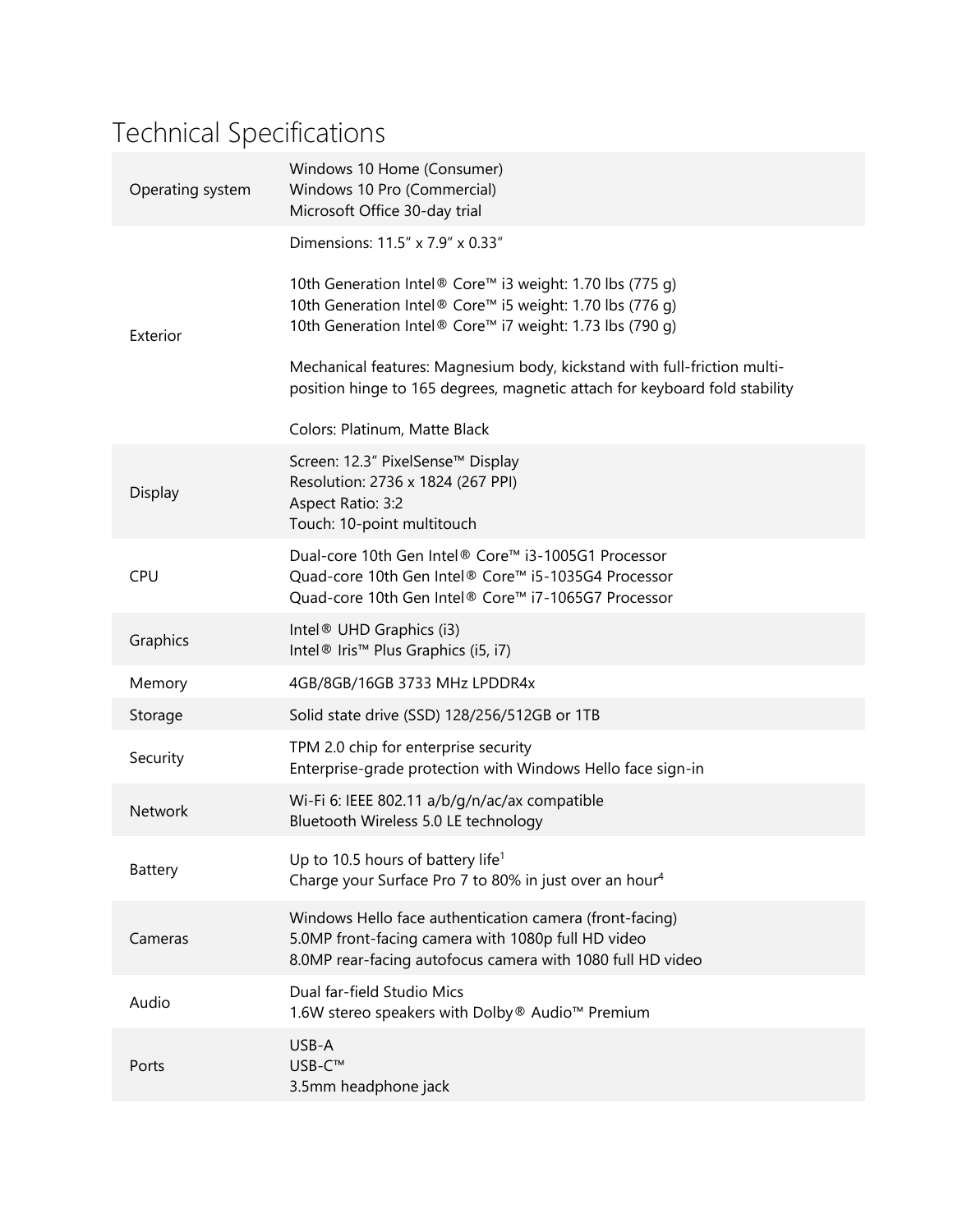| Mini display port<br>Surface Connect<br>Surface Type Cover Port<br>MicroSDXC card reader<br>Compatible with Surface Dial                                                                                                                                                                                                              |
|---------------------------------------------------------------------------------------------------------------------------------------------------------------------------------------------------------------------------------------------------------------------------------------------------------------------------------------|
| Ambient light sensor<br>Accelerometer<br>Gyroscope<br>Magnetometer                                                                                                                                                                                                                                                                    |
| Surface Pro 7<br>65W power supply<br>Quick Start Guide<br>Safety and warranty documents                                                                                                                                                                                                                                               |
| 4,096 levels of pressure<br>Tilt sensing<br>Best-in-class latency<br>Paper feel<br>0.1mm precision                                                                                                                                                                                                                                    |
| 30-day return policy<br>90 days of free technical phone support<br>12 months in-store support and technical assistance<br>One free training session to transfer data and optimize performance<br>Surface for Business customers: Includes Advanced Exchange, an expedited<br>replacement service, at no additional cost. <sup>5</sup> |
|                                                                                                                                                                                                                                                                                                                                       |

### Contact Information

### **For more information, press only:**

Rapid Response Team, WE Communications, (425) 638-7777, rtt@we-worldwide.com

#### **For more product information and images:**

Visit the Surface Newsroom at [https://news.microsoft.com/presskits/surface/.](https://news.microsoft.com/presskits/surface/)

#### **For more information about Surface:**

Visit Surface at [http://www.microsoft.com/surface.](http://www.microsoft.com/surface)

<sup>1</sup> Up to 10.5 hours of battery life based on typical Surface device usage. Testing conducted by Microsoft in September 2019 using preproduction software and preproduction Intel® Core™ i5, 256GB, 8 GB RAM device. Battery life varies significantly with settings, usage and other factors. See surface.com.

<sup>&</sup>lt;sup>2</sup> Sold separately

<sup>&</sup>lt;sup>3</sup> Spotify account required